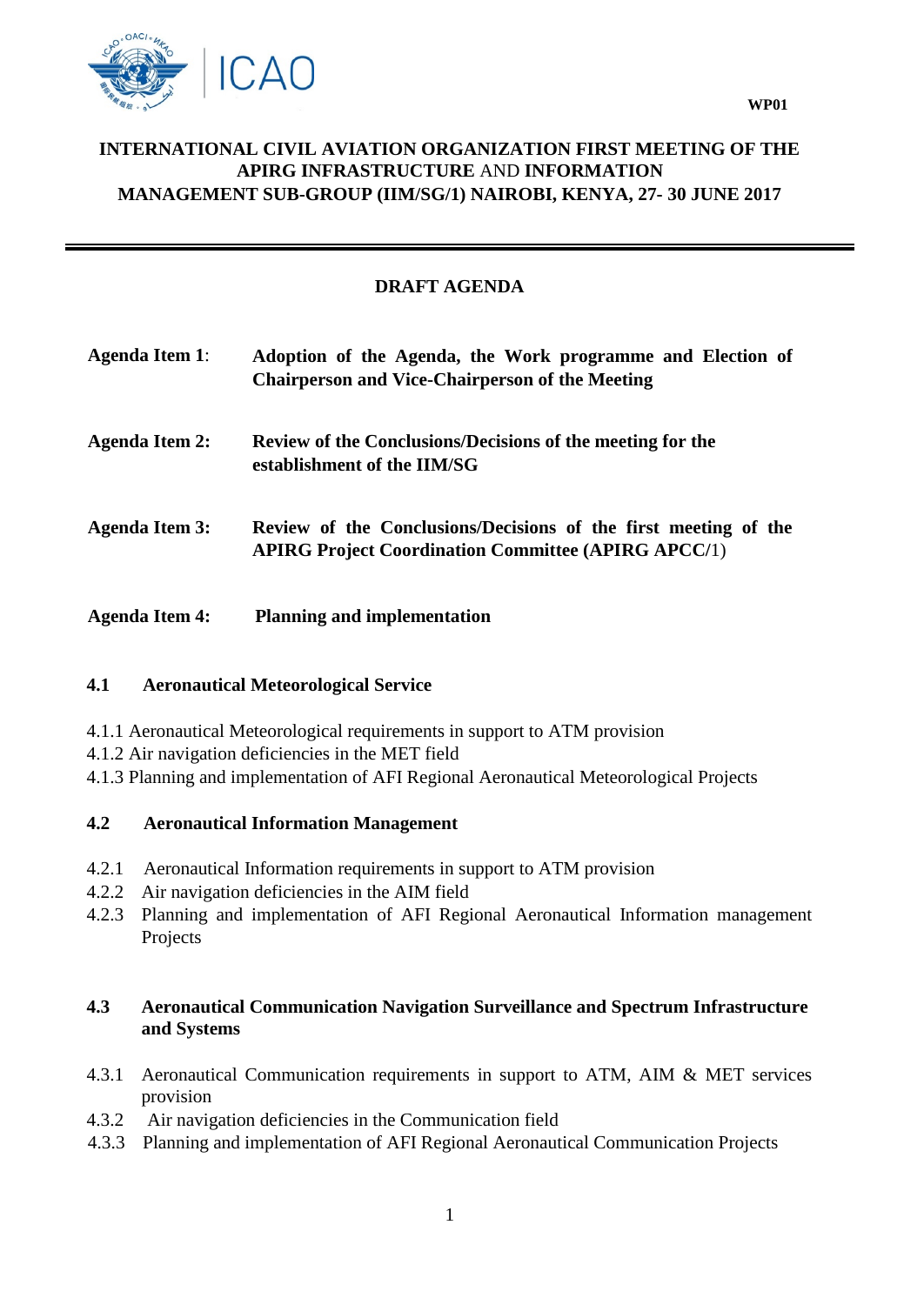

- 4.3.4 Aeronautical Navigation requirements in support to ATM provision
- 4.3.5 Air navigation deficiencies in the Navigation field
- 4.3.6 Planning and implementation of AFI Regional Aeronautical Navigation Projects
- 4.3.7 Aeronautical Surveillance requirements in support to ATM
- 4.3.8 Air navigation deficiencies in the Surveillance field
- 4.3.9 Planning and implementation of AFI Regional Aeronautical Surveillance Projects
- 4.3.10 Aeronautical Spectrum requirements in support to CNS, ATM, AIM & MET services provision
- 4.3.11 Air navigation deficiencies in the spectrum field
- 4.3.12 Planning and implementation of AFI Aeronautical Spectrum Projects

Agenda Item 5: Identification of the linkage between AFI IIM Regional Projects

- 5.1 AIM-MET projects links
- 5.2 MET-CNS projects links
- 5.3 CNS-AIM-MET-ATM projects links
- 5.4 CNS-AIM-MET-AOP projects links

Agenda Item 6: AFI Air Navigation Reporting Forms

- 6.1 AFI IIM Related ASBU modules Air Navigation Reporting Forms (ANRFs)
- 6.2 AFI IIM Performance Indicators
- 6.3 AFI IIM Performance Metrics
- 6.4 Regional IIM Dashboard

# **Agenda Item 7: Review of the Terms of Reference, Composition and Future Work Programme of the APIRG IIM/SG**

Agenda Item 8: Any other business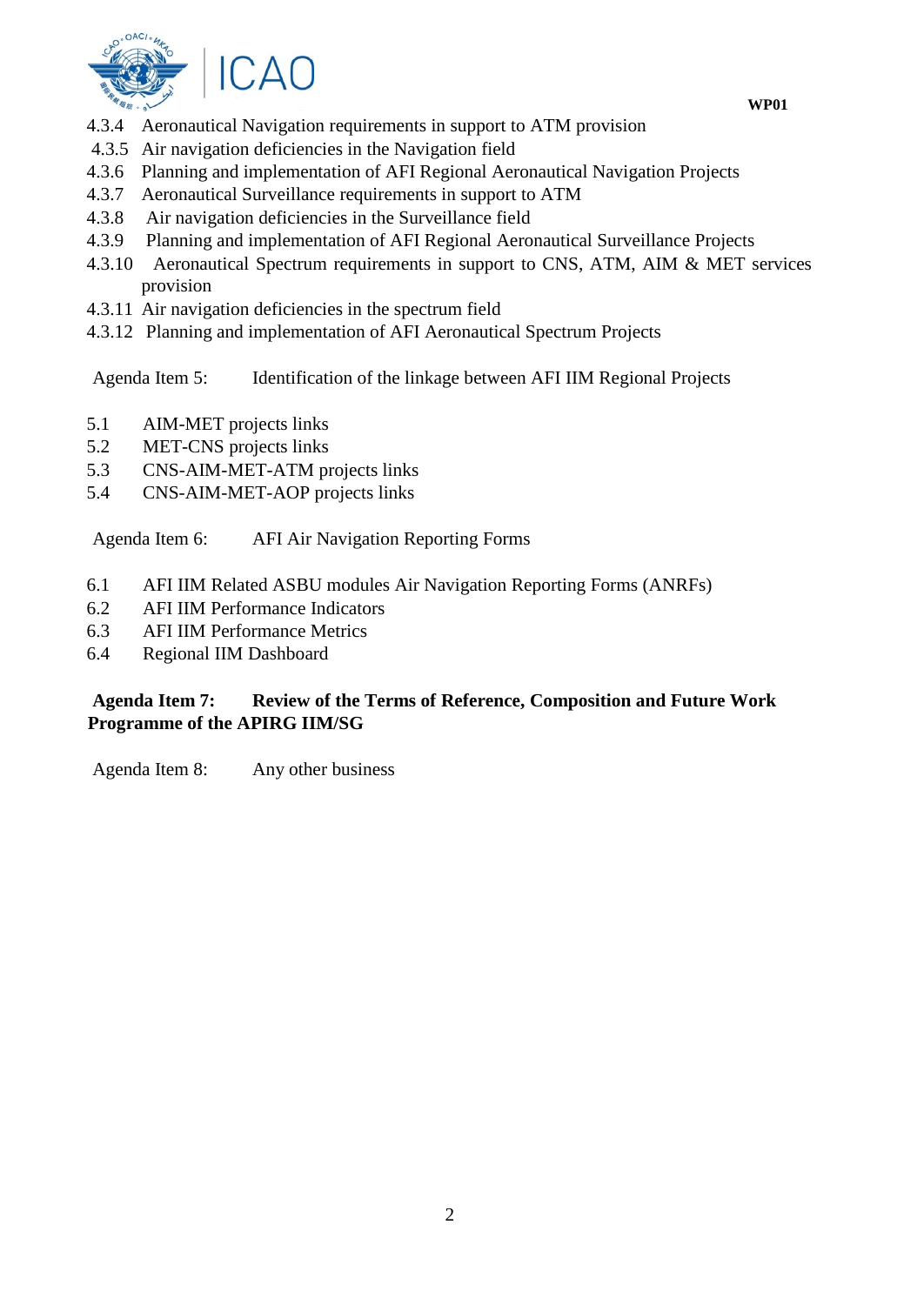

## **DRAFT AGENDA EXPLANATORY NOTES**

#### **Agenda Item 1: Election of Chairman and Vice-Chairman of the Sub-Group**

Under this agenda item, the meeting will discuss to adopt the draft agenda and the work programme and will elect its chairperson and vice person.

Agenda Item 2: Review of the Conclusions/Decisions of the meeting for the establishment of the IIM/SG

Under this Agenda Item, the IIM/SG will review the status of implementation of the conclusions/decisions of the meeting for the establishment of the APIRG Information and Infrastructure Sub Group (IIM/SG) held in Dakar from 28 to 30 November 2016.

## **Agenda Item 3: Review of the Conclusions/Decisions of the first meeting of the APIRG Project Coordination Committee (APIRG APCC/1)**

Under this agenda item, the meeting will review the Conclusions and Decisions of the APIRG Projects coordination Committee held in Nairobi from 30 to 31 January 2017

#### **Agenda Item 4: Planning and implementation**

Under this Agenda Item, the meeting will review the identified regional projects in the matter of Aeronautical Meteorology, Aeronautical Information Management, Communication, Navigation, Surveillance and Aeronautical Spectrum aimed at fulfilling the Air Navigation Service requirements, in line with the AFI ANS regional Priorities and Targets, and the related ICAO ASBU prioritized modules identified by the AFI Region.

#### **Agenda Item 5: Identification of the linkage between AFI IIM Regional Projects**

Under this Agenda Item, the meeting will identify the inter-linkage between the above mentioned projects and develop coordination mechanisms in order to avoid duplication and ensure compatibility and interoperability of the solutions to be envisaged in the projects and their cost effectiveness.

In the spirit of APIRG/20 Conclusion 20/32: *Coordination for air navigation service planning and implementation,* the meeting will develop a draft procedure aimed at ensuring similar coordination with the APIRG Airspace and Aerodrome Operations Sub-Group (AAO/SG).

3